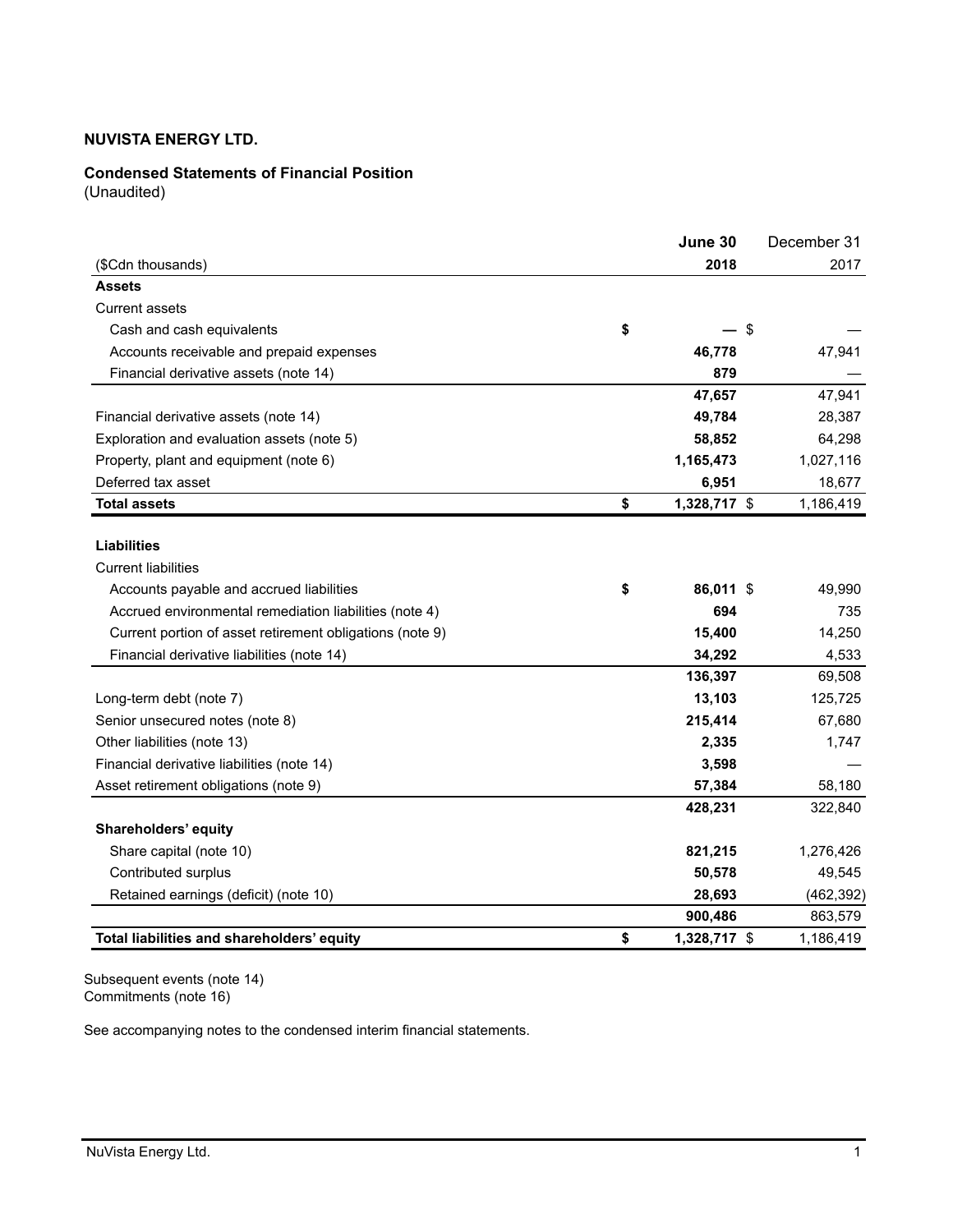# **Condensed Statements of Earnings and Comprehensive Income**

(Unaudited)

|                                                                                                 |    |              | Three months ended June 30 Six months ended June 30 |           |  |                   |  |         |
|-------------------------------------------------------------------------------------------------|----|--------------|-----------------------------------------------------|-----------|--|-------------------|--|---------|
| (\$Cdn thousands, except per share amounts)                                                     |    | 2018         |                                                     | 2017      |  | 2018              |  | 2017    |
| <b>Revenues</b>                                                                                 |    |              |                                                     |           |  |                   |  |         |
| Petroleum and natural gas (note 12)                                                             | \$ | $137,131$ \$ |                                                     | 79,401 \$ |  | 261.887 \$        |  | 163,637 |
| Royalties                                                                                       |    | (4, 311)     |                                                     | (2,356)   |  | (6, 143)          |  | (5,072) |
| Net revenue from petroleum and natural gas sales                                                |    | 132,820      |                                                     | 77.045    |  | 255.744           |  | 158,565 |
| Realized gain (loss) on financial derivatives                                                   |    | (8,911)      |                                                     | 1,190     |  | (14, 201)         |  | 1,209   |
| Unrealized gain (loss) on financial derivatives                                                 |    | (22, 216)    |                                                     | 12,589    |  | (11,081)          |  | 32,883  |
| Net revenue from petroleum and natural gas sales and<br>gains (losses) on financial derivatives |    | 101,693      |                                                     | 90,824    |  | 230,462           |  | 192,657 |
| <b>Expenses</b>                                                                                 |    |              |                                                     |           |  |                   |  |         |
| Transportation                                                                                  |    | 11.013       |                                                     | 7.259     |  | 20,455            |  | 13,295  |
| Operating                                                                                       |    | 33,949       |                                                     | 24.694    |  | 66,518            |  | 50,475  |
| General and administrative                                                                      |    | 4,516        |                                                     | 4,053     |  | 9,104             |  | 8,155   |
| Share-based compensation (note 13)                                                              |    | 2,253        |                                                     | 1,514     |  | 3,543             |  | 2,664   |
| Depletion, depreciation, amortization (note 6)                                                  |    | 34,473       |                                                     | 26,751    |  | 71,351            |  | 53,950  |
| Exploration and evaluation (note 5)                                                             |    | 1,454        |                                                     | 44        |  | 1,454             |  | 44      |
| Loss (gain) on property dispositions                                                            |    | 146          |                                                     | 262       |  | 146               |  | (3,292) |
| Environmental remediation recovery (note 4)                                                     |    |              |                                                     | (2,550)   |  |                   |  | (2,550) |
| Financing costs                                                                                 |    | 4.647        |                                                     | 3,030     |  | 17,472            |  | 5,832   |
|                                                                                                 |    | 92,451       |                                                     | 65,057    |  | 190,043           |  | 128,573 |
| <b>Earnings before taxes</b>                                                                    |    | 9,242        |                                                     | 25,767    |  | 40,419            |  | 64,084  |
| Deferred income tax expense                                                                     |    | 2,920        |                                                     |           |  | 11,726            |  |         |
| Net earnings and comprehensive income                                                           | \$ | $6,322$ \$   |                                                     | 25,767 \$ |  | 28,693 \$         |  | 64,084  |
| Net earnings per share (note 11)                                                                |    |              |                                                     |           |  |                   |  |         |
| Basic                                                                                           | \$ | $0.04$ \$    |                                                     | $0.15$ \$ |  | 0.16 <sup>5</sup> |  | 0.37    |
| <b>Diluted</b>                                                                                  | \$ | $0.04$ \$    |                                                     | $0.15$ \$ |  | 0.16 <sup>5</sup> |  | 0.37    |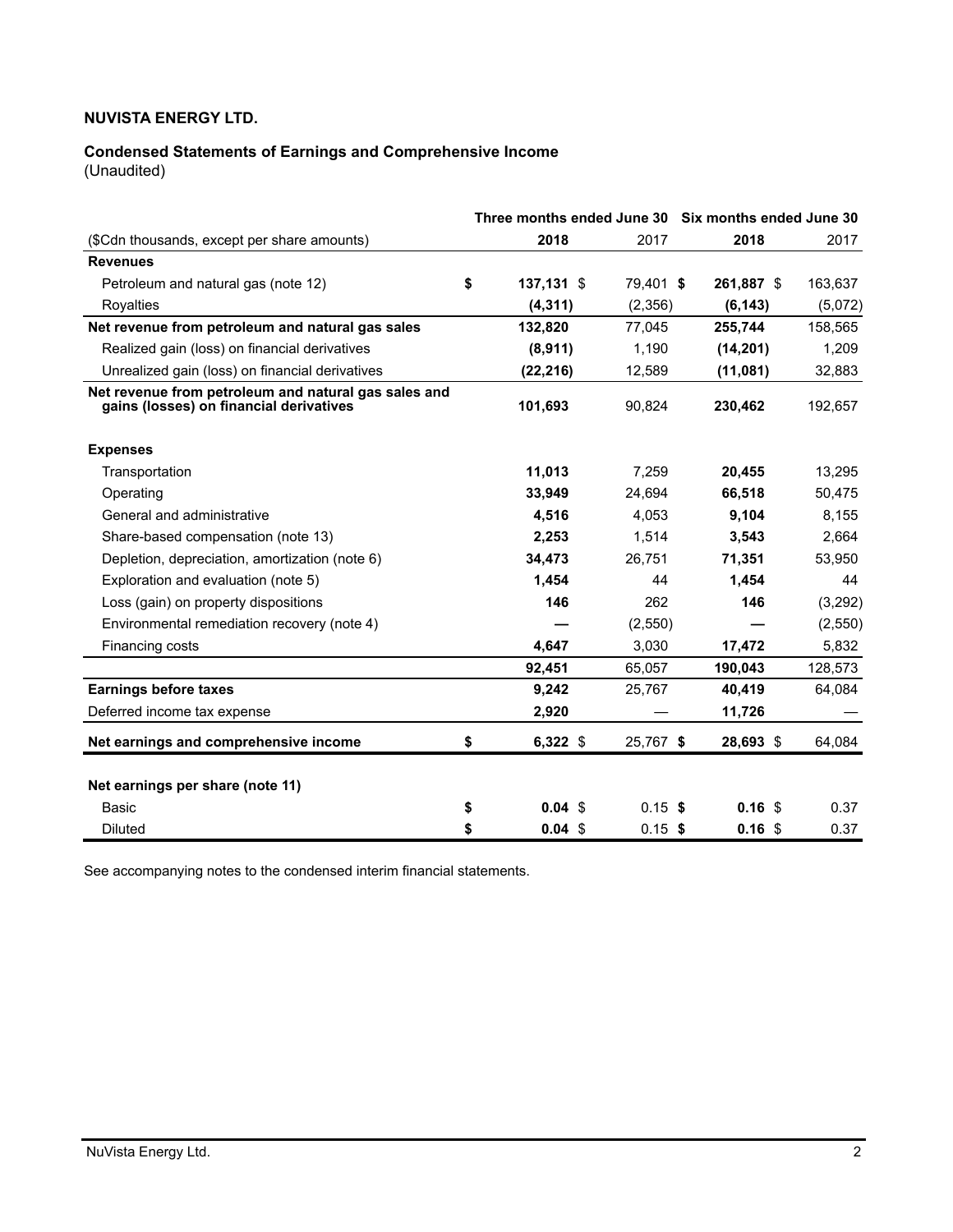# **Condensed Statements of Changes in Shareholders' Equity**

(Unaudited)

|                                                              | Six months ended June 30 |            |
|--------------------------------------------------------------|--------------------------|------------|
| (\$Cdn thousands)                                            | 2018                     | 2017       |
| <b>Share capital (note 10)</b>                               |                          |            |
| Balance, January 1                                           | \$<br>1,276,426 \$       | 1,265,988  |
| Issued for cash on exercise of stock options                 | 4.439                    | 2,085      |
| Contributed surplus transferred on exercise of stock options | 1,542                    | 724        |
| Conversion of restricted share awards                        | 1,200                    | 882        |
| Share issue costs                                            |                          | (1)        |
| Elimination of deficit (note 10)                             | (462, 392)               |            |
| Balance, end of period                                       | \$<br>821,215 \$         | 1,269,678  |
|                                                              |                          |            |
| <b>Contributed surplus</b>                                   |                          |            |
| Balance, January 1                                           | \$<br>49,545 \$          | 46,801     |
| Share-based compensation                                     | 3,775                    | 3,032      |
| Transfer to share capital on exercise of stock options       | (1, 542)                 | (724)      |
| Conversion of restricted share awards                        | (1,200)                  | (882)      |
| Balance, end of period                                       | \$<br>50,578 \$          | 48,227     |
|                                                              |                          |            |
| <b>Retained earnings (deficit)</b>                           |                          |            |
| Balance, January 1                                           | \$<br>$(462, 392)$ \$    | (556, 760) |
| Net earnings                                                 | 28,693                   | 64,084     |
| Elimination of deficit (note 10)                             | \$<br>462,392            |            |
| Balance, end of period                                       | \$<br>28,693 \$          | (492, 676) |
| Total shareholders' equity                                   | \$<br>900,486 \$         | 825,229    |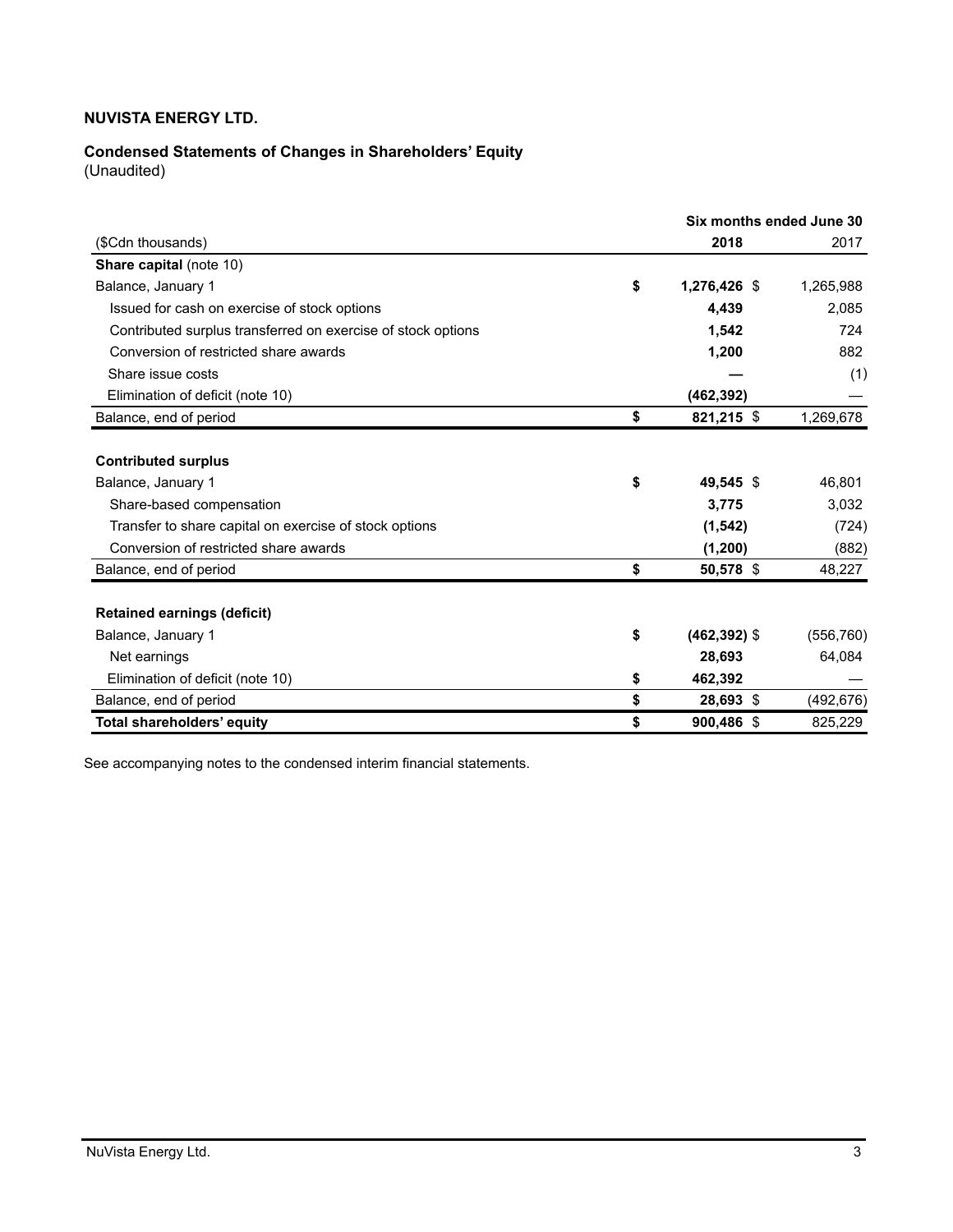## **Statement of Cash Flows**

(Unaudited)

|                                                            |                                |                         |           | Three months ended June 30 Six months ended June 30 |            |
|------------------------------------------------------------|--------------------------------|-------------------------|-----------|-----------------------------------------------------|------------|
| (\$Cdn thousands)                                          | 2018                           |                         | 2017      | 2018                                                | 2017       |
| Cash provided by (used in)                                 |                                |                         |           |                                                     |            |
| <b>Operating activities</b>                                |                                |                         |           |                                                     |            |
| Net income                                                 | \$<br>6,322 \$                 |                         | 25,767 \$ | 28,693 \$                                           | 64,084     |
| Items not requiring cash from operations:                  |                                |                         |           |                                                     |            |
| Depletion, depreciation, amortization                      | 34,473                         |                         | 26,751    | 71,351                                              | 53,950     |
| Exploration and evaluation                                 | 1,454                          |                         | 44        | 1,454                                               | 44         |
| Loss (gain) on property dispositions                       | 146                            |                         | 262       | 146                                                 | (3,292)    |
| Share-based compensation (note 13)                         | 1,548                          |                         | 1,273     | 2,955                                               | 2,423      |
| Unrealized gain on financial derivatives                   | 22,216                         |                         | (12, 589) | 11,081                                              | (32, 883)  |
| Deferred income tax expense                                | 2,920                          |                         |           | 11,726                                              |            |
| Accretion (note 9)                                         | 393                            |                         | 360       | 797                                                 | 796        |
| Asset retirement expenditures (note 9)                     | (1,087)                        |                         | (1, 156)  | (7, 943)                                            | (11,059)   |
| Change in non-cash working capital                         | (4, 809)                       |                         | (414)     | 8,610                                               | 2,261      |
|                                                            | 63,576                         |                         | 40,298    | 128,870                                             | 76,324     |
| <b>Financing activities</b>                                |                                |                         |           |                                                     |            |
| Issue of share capital, net of share issue costs           | 3,406                          |                         | 1,978     | 4,439                                               | 2,084      |
| Increase (repayment) of long-term debt                     | 13,103                         |                         | 32,103    | (112, 622)                                          | 93,082     |
| Issuance of senior unsecured notes, net of financing costs |                                |                         |           | 215,142                                             |            |
| Repayment of senior unsecured notes                        |                                |                         |           | (67, 680)                                           |            |
|                                                            | 16,509                         |                         | 34,081    | 39,279                                              | 95,166     |
| <b>Investing activities</b>                                |                                |                         |           |                                                     |            |
| Property, plant and equipment expenditures                 | (79, 695)                      |                         | (68, 733) | (194, 235)                                          | (175, 974) |
| Exploration and evaluation expenditures                    | (2,627)                        |                         | (517)     | (3, 307)                                            | (688)      |
| Property acquisitions                                      |                                |                         | (234)     |                                                     | (234)      |
| Proceeds on property dispositions                          |                                |                         | 528       |                                                     | 824        |
| Change in non-cash working capital                         | (3, 217)                       |                         | (5, 423)  | 29,393                                              | (759)      |
|                                                            | (85, 539)                      |                         | (74, 379) | (168, 149)                                          | (176, 831) |
| Change in cash and cash equivalents                        | (5, 454)                       |                         |           |                                                     | (5, 341)   |
| Cash and cash equivalents, beginning of year               | 5,454                          |                         |           |                                                     | 5,341      |
| Cash and cash equivalents, end of year                     | \$<br>$\overline{\phantom{0}}$ | $\sqrt[6]{\frac{1}{2}}$ | $-$ \$    | — \$                                                |            |
| Cash interest paid                                         | \$<br>566 \$                   |                         | 2,484 \$  | 11,816 \$                                           | 4,690      |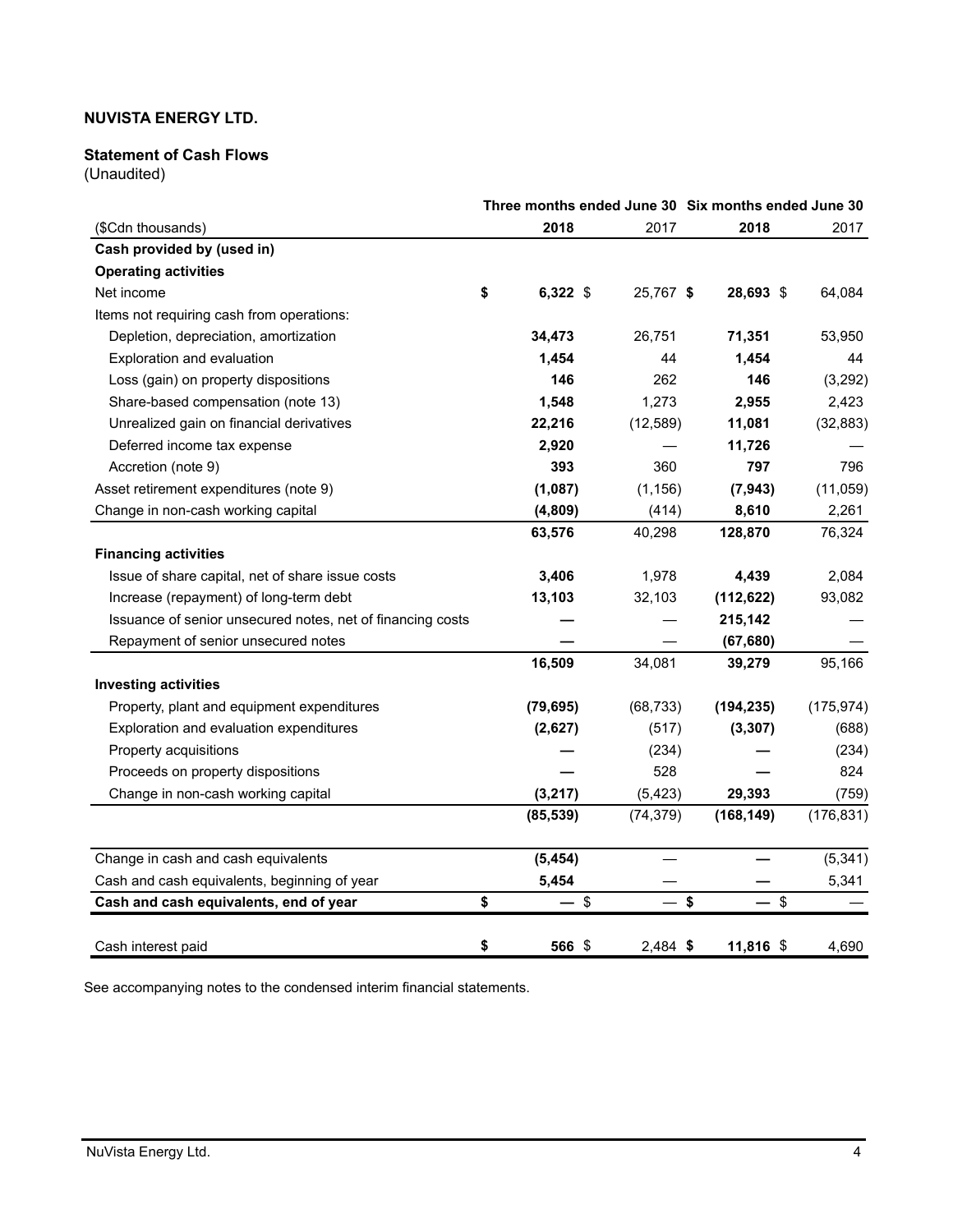## **NUVISTA ENERGY LTD. NOTES TO THE CONDENSED INTERIM FINANCIAL STATEMENTS**

Three and six months ended June 30, 2018 with comparative figures for 2017. All tabular amounts are in thousands of Canadian dollars, except share and per share amounts, unless otherwise stated.

## **1. Corporate information**

NuVista Energy Ltd. ("NuVista" or the "Company") is a Canadian publicly traded company incorporated in the province of Alberta. The Company is an oil and natural gas company actively engaged in the exploration, development and production of oil and natural gas reserves in the Western Canadian Sedimentary Basin. NuVista's focus is on the scalable and repeatable condensate-rich Montney formation in the Alberta Deep Basin.

The address of the Company's head office is 2500, 525 – 8th Avenue S.W., Calgary, Alberta, Canada, T2P 1G1.

## **2. Basis of preparation**

These condensed interim financial statements (the "financial statements") have been prepared in accordance with International Accounting Standards ("IAS") 34, "Interim Financial Reporting". These financial statements have been prepared following the same accounting policies, except for the adoption of IFRS 15 - *Revenue from Contracts with Customers* and IFRS 9 - *Financial Instruments*, and methods of computation as the annual financial statements for the year ended December 31, 2017. These financial statements do not include all the information required for annual financial statements and should be read in conjunction with the audited financial statements for the year ended December 31, 2017, which have been prepared in accordance with International Financial Reporting Standards ("IFRS").

These financial statements were approved and authorized for issuance by the Board of Directors on August 7, 2018.

## **3. Changes in significant accounting policies**

## *Revenue recognition*

NuVista adopted IFRS 15 - Revenue from Contracts with Customers with a date of initial application of January 1, 2018. IFRS 15 specifies how and when an IFRS reporter will recognize revenue as well as requiring enhanced disclosures about revenue. IFRS 15 provides a single, principles-based five-step model to be applied to all contracts with customers. The standard requires an entity to recognize revenue to reflect the transfer of goods and services for the amount it expects to receive, when control is transferred to the purchaser.

NuVista's management reviewed its revenue streams and major contracts with customers and concluded that there were no material changes to its net income or in the timing of when revenue is recognized. As a result, no adjustments were required in the January 1, 2018 opening statement of financial position. The additional disclosures required by IFRS 15 are provided in Note 12 of the condensed interim financial statements.

NuVista's petroleum and natural gas revenue from the sale of natural gas, condensate, and natural gas liquids ("NGLs") are based on the consideration specified in contracts with customers. NuVista recognizes revenue when it transfers control of the product to the customer. This is generally at the point in time when the customer obtains legal title to the product which is when it is physically transferred to the pipeline or other transportation method agreed upon and collection is reasonably assured. The amount of revenue recognized is based on the consideration specified in the contract. As a result of various marketing arrangements, NuVista will give up title to their commodity to a third party marketing company who will deliver the product to the end customer using NuVista's pipeline capacity. This revenue is shown separate as transportation revenue*.* NuVista evaluates its arrangements with third parties and partners to determine if NuVista is acting as the principal or as an agent. NuVista is considered the principal in a transaction when it has primary responsibility for the transaction. If NuVista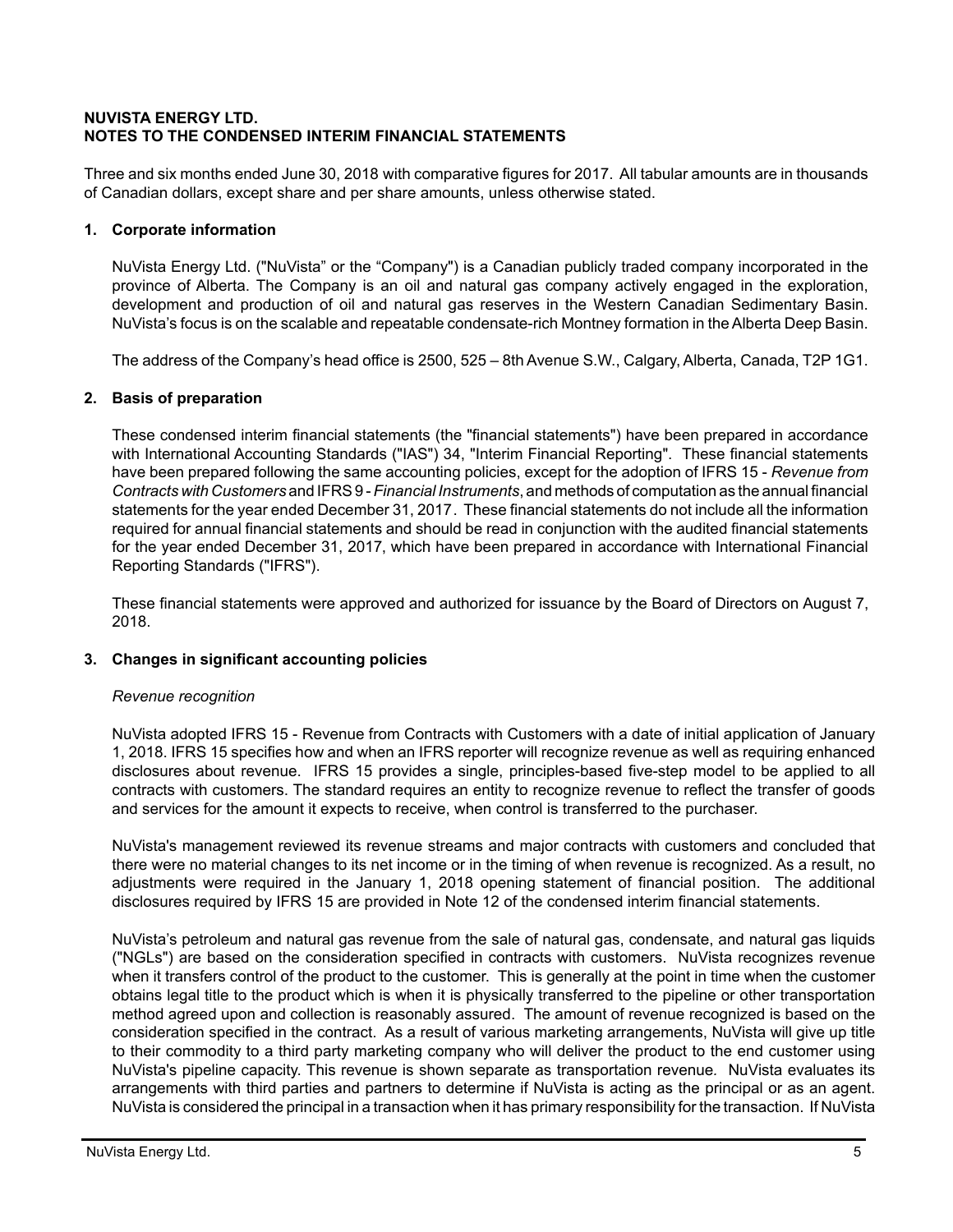acts in the capacity of an agent rather than as a principal in a transaction, then the revenue is recognized on a net basis, only reflecting the fee, if any, realized by NuVista from the transaction. The transaction price for variable price contracts is based on a representative commodity price index, and may be adjusted for quality, location, delivery method, or other factors depending on the agreed upon terms of the contract. The amount of revenue recorded can vary depending on the grade, quality and quantities of natural gas, condensate or NGLs transferred to customers. Market conditions, which impact NuVista's ability to negotiate certain components of the transaction price, can also cause the amount of revenue recorded to fluctuate from period to period. Tariffs, tolls and fees charged to other entities for use of pipelines and facilities owned by NuVista are evaluated by management to determine if these originate from contracts with customers or from incidental or collaborative arrangements. Tariffs, tolls and fees charged to other entities that are from contracts with customers are recognized in revenue when the related services are provided.

## *Financial instruments*

NuVista adopted IFRS 9 - Financial Instruments, on January 1, 2018 using the retrospective method. The adoption of this standard did not result in a change in the recognition or measurement of any of the Company's financial instruments on transition. IFRS 9 contains three principal classification categories for financial assets: measured at amortized cost, fair value through other comprehensive income ("FVOCI"); or fair value through profit or loss ("FVTPL"). Under IFRS 9, where the fair value option is applied to financial liabilities, any change in fair value resulting from an entity's own credit risk is recorded through other comprehensive income or loss rather than net income or loss. The classification of financial assets under IFRS 9 is generally based on the business model in which a financial asset is managed and its contractual cash flow characteristics. A financial asset is subsequently measured at amortized cost if it meets both of the following conditions: a) the asset is held with a business model whose objective is to hold assets to collect contractual cash flows; and b) the contractual terms of the financial assets give rise to cash flows on specified dates that are solely payments of principal and interest on principal amounts outstanding. Financial assets that meet criteria (b) above that are held within a business model whose objective is achieved by both collecting contractual cash flows and selling financial assets is subsequently measured at FVOCI. All other financial assets are subsequently measured at FVTPL. There was no change to the measurement categories of financial liabilities. IFRS 9 eliminates the previous IAS 39 categories of held to maturity, loans and receivables and available for sale. The new standard also introduces an expected credit loss model for evaluating impairment of financial assets, which results in credit losses being recognized earlier than under IAS 39. In addition, IFRS 9 provides a hedge accounting model that is more in line with risk management activities. The Company currently does not apply hedge accounting to its derivative contracts. Accounts receivable and prepaid expenses continue to be measured at amortized cost and are now classified as "amortized cost". There was no change to the Company's classification of accounts payable and accrued liabilities or long term debt and senior unsecured notes which are classified as " other financial liabilities" and are measured at amortized cost.

## *Future accounting pronouncements*

In January 2016, the IASB issued IFRS 16 "Leases" which replaces IAS 17 "Leases". For lessees applying IFRS 16, a single recognition and measurement model for leases would apply, with required recognition of assets and liabilities for most leases. The standard will come into effect for annual periods beginning on or after January 1, 2019, with earlier adoption permitted if the entity is also applying for IFRS 15 "Revenue from Contracts with Customers". IFRS 16 will be applied by NuVista on January 1, 2019 and the Company is currently in the process of reviewing and analyzing contracts that fall into the scope of the new standard. The extent of the impact of the adoption of the standard has not yet been determined.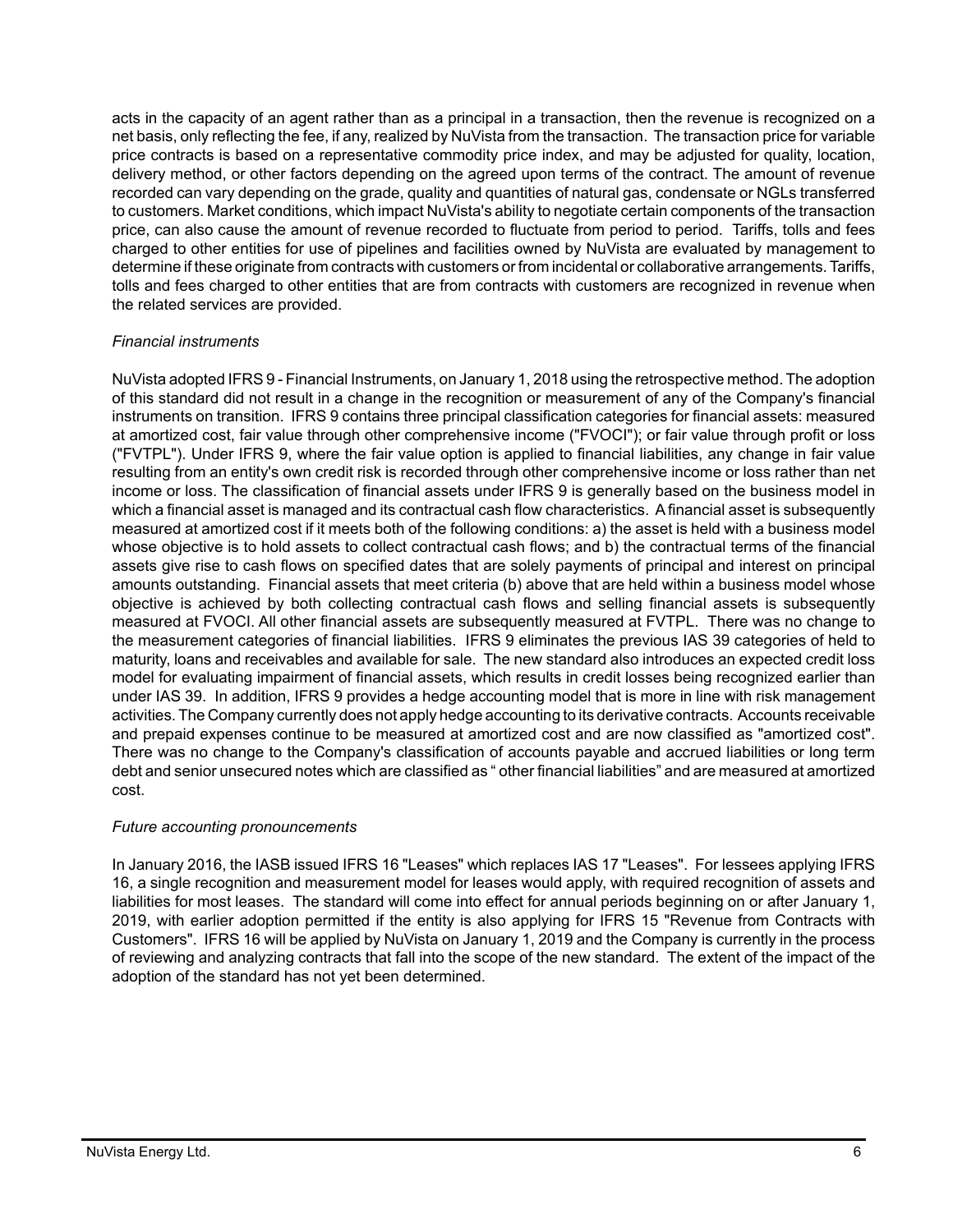## **4. Accrued environmental remediation liabilities**

|                            | <b>June 30, 2018</b> | December 31, 2017 |
|----------------------------|----------------------|-------------------|
| Balance, January 1         | 735 \$               | 846               |
| Remediation costs incurred | (41                  | (111)             |
| Balance, end of period     | 694 \$               | 735               |

During the third quarter of 2015, the Company identified a leak in a remote pipeline carrying oil emulsion in the non core area of Northwest Alberta. The pipeline was immediately shut down and the Company's emergency response plan was activated. The Company recorded \$9.3 million in environmental remediation expense in 2015. To date, \$8.6 million has been spent. It is anticipated that the majority of the remaining remediation will occur throughout 2018. In the second quarter of 2017, the Company received insurance proceeds related to this event in the amount of \$2.6 million. These proceeds have been recognized as environmental remediation recovery.

## **5. Exploration and evaluation assets**

|                                                     |                 | June 30, 2018 December 31, 2017 |
|-----------------------------------------------------|-----------------|---------------------------------|
| Balance, January 1                                  | \$<br>64,298 \$ | 73,667                          |
| Additions                                           | 3,307           | 5,817                           |
| <b>Dispositions</b>                                 |                 | (2,921)                         |
| Capitalized share-based compensation (note 13)      | 150             | 1,211                           |
| Transfers to property, plant and equipment (note 6) | (7, 449)        | (5, 117)                        |
| Expiries (exploration and evaluation expense)       | (1, 454)        | (6,932)                         |
| Impairment                                          |                 | (1, 427)                        |
| Balance, end of period                              | 58,852 \$       | 64,298                          |

At June 30, 2018, there were no indicators of impairment in NuVista's E&E assets, therefore an impairment test was not performed.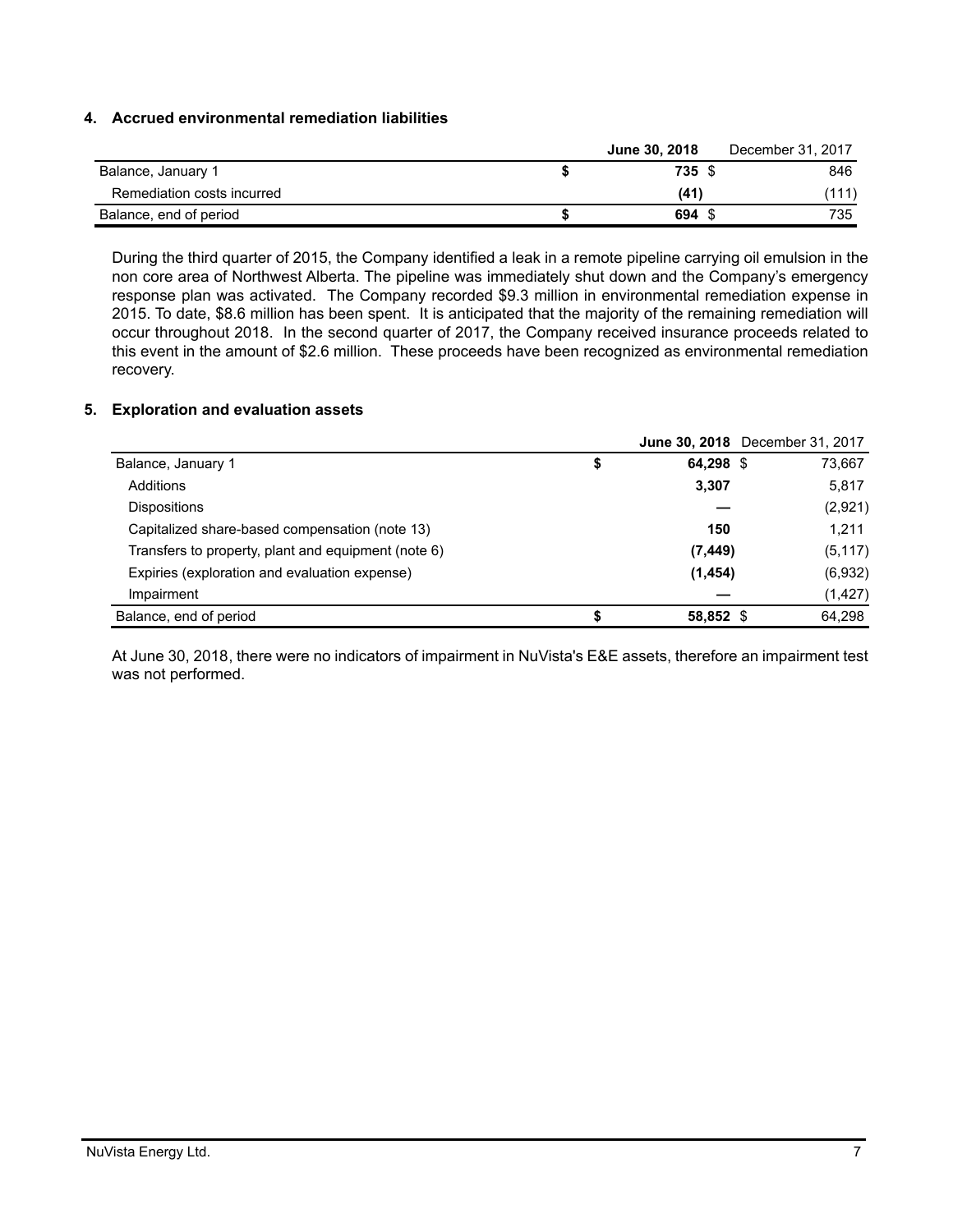### **6. Property, plant and equipment**

|                                                           |                    | JUNE 30, ZUIO DECENIDEI 31, ZUIT |
|-----------------------------------------------------------|--------------------|----------------------------------|
| Cost                                                      |                    |                                  |
| Balance, January 1                                        | \$<br>1,671,300 \$ | 1,406,357                        |
| Additions                                                 | 194,235            | 314,535                          |
| <b>Dispositions</b>                                       | (562)              | (63, 237)                        |
| Capitalized share-based compensation (note 13)            | 670                |                                  |
| Change in asset retirement obligations (note 9)           | 7,514              | 8,528                            |
| Transfers from exploration and evaluation assets (note 5) | 7,449              | 5,117                            |
| Balance, end of period                                    | \$<br>1,880,606 \$ | 1,671,300                        |
| Accumulated depletion, depreciation and amortization      |                    | June 30, 2018 December 31, 2017  |
| Balance, January 1                                        | \$<br>644,184 \$   | 557,361                          |
| Depletion, depreciation and amortization expense          | 71,351             | 135,588                          |
| <b>Dispositions</b>                                       | (402)              | (48, 765)                        |
| Balance, end of period                                    | \$<br>715,133 \$   | 644,184                          |
|                                                           |                    | June 30, 2018 December 31, 2017  |
| <b>Carrying value</b>                                     |                    |                                  |
| Balance, January 1                                        | \$<br>1,027,116 \$ | 848,996                          |
| Balance, end of period                                    | \$<br>1,165,473 \$ | 1,027,116                        |

During the six months ended June 30, 2018, there were no indicators of impairment or reversal of impairment identified on any of the Company's CGU's within property, plant & equipment, therefore an impairment test was not performed.

## **7. Long-term debt**

At June 30, 2018, the Company had a \$310.0 million (December 31, 2017 - \$310 million) extendible revolving term credit facility available from a syndicate of Canadian chartered banks. Borrowing under the credit facility may be made by prime loans, bankers' acceptances and/or US libor advances. These advances bear interest at the bank's prime rate and/or at money market rates plus a borrowing margin. For the six months ended June 30, 2018, borrowing costs averaged 3.4% (December 31, 2017 – 3.0%). The credit facility is secured by a first floating charge debenture, general assignment of book debts and the Company's oil and natural gas properties and equipment. The credit facility has a 364-day revolving period and is subject to an annual review by the lenders, at which time a lender can extend the revolving period or can request conversion to a one year term loan. During the revolving period, a review of the maximum borrowing amount occurs annually on or before April 30 and semiannually on or before October 31. During the term period, no principal payments would be required until a year after the revolving period matures on April 30, in the event of a reduction or the credit facility not being renewed.

As at June 30, 2018, the Company had drawn \$13.1 million on its credit facility (December 31, 2017 – \$125.7 million) and had outstanding letters of credit of \$5.7 million, which reduce the credit available on the credit facility. The credit facility does not contain any financial covenants, but the Company is subject to various non-financial covenants under its credit facility. These covenants are monitored on a regular basis and as at June 30, 2018, the Company was in compliance with all covenants.

**June 30, 2018** December 31, 2017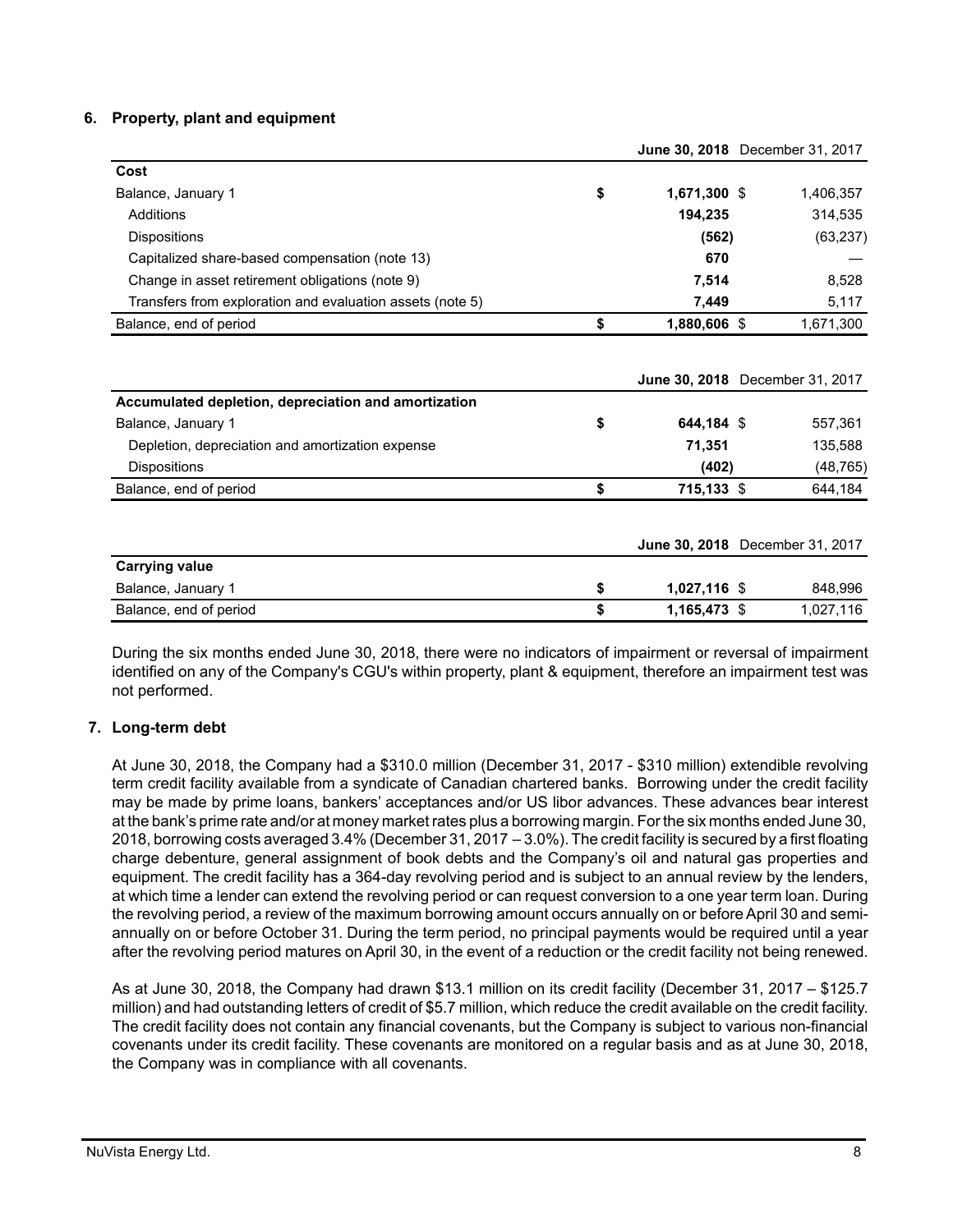The annual review was completed in April 2018 with no changes to the amount and terms of the credit facility. The next semi-annual review is scheduled for on or before October 31, 2018.

#### **8. Senior unsecured notes**

On March 2, 2018, the Company issued \$220.0 million aggregate principal amount of 6.50% senior unsecured notes due March 2, 2023 ("2023 Notes"). Interest is payable semi-annually in arrears. The 2023 Notes are fully and unconditionally guaranteed as to the payment of principal and interest, on a senior unsecured basis by the Company. There are no maintenance or financial covenants.

The 2023 Notes are non-callable by the Company prior to March 2, 2020. At any time on or after March 2, 2020, the Company may redeem all or part of the 2023 Notes at the redemption prices set forth in the table below plus any accrued and unpaid interest:

| 12 month period ended: | Percentage |
|------------------------|------------|
| March 2, 2021          | 103.250%   |
| March 2, 2022          | 101.625%   |
| March 2, 2023          | 100.000%   |

If a change of control occurs, each holder of the 2023 Notes will have the right to require the Company to purchase all or any part of that holder's 2023 Notes for an amount in cash equal to 101% of the aggregate principal repurchased plus accrued and unpaid interest.

On June 22, 2016, the Company issued \$70.0 million of 9.875% senior unsecured notes ("2021 Notes") with a 5 year term by way of private placement. Proceeds net of discount and costs amounted to \$66.9 million. Interest is payable in equal quarterly installments in arrears. The 2021 Notes are fully and unconditionally guaranteed as to the payment of principal and interest, on a senior unsecured basis by the Company. There are no maintenance financial covenants. On March 2, 2018, part of the proceeds from the 2023 Notes were used to redeem the full aggregate principal amount of \$70.0 million the Company's existing 2021 Notes, resulting in an agreed redemption call premium of \$6.6 million and \$2.2 million of remaining accretion of the carrying value which is included in financing costs, for a total incremental expense on redemption of \$8.8 million.

#### **9. Asset retirement obligations**

The Company's asset retirement obligations are based on estimated costs to reclaim and abandon ownership interests in oil and natural gas assets including well sites, gathering systems and processing facilities. At June 30, 2018, the estimated total undiscounted, uninflated amount of cash flows required to settle the asset retirement obligations is \$74.8 million (December 31, 2017 – \$75.9 million), which is estimated to be incurred over the next 50 years. A risk-free rate of 2.2% (December 31, 2017 – 2.4%) and an inflation rate of 2.0% (December 31, 2017 – 2.0%) were used to calculate the net present value of the asset retirement obligations. A reconciliation of the asset retirement obligations is provided below:

|                                         |    | <b>June 30, 2018</b> December 31, 2017 |          |
|-----------------------------------------|----|----------------------------------------|----------|
| Balance, January 1                      | \$ | 72,430 \$                              | 75,463   |
| Accretion expense                       |    | 797                                    | 1,524    |
| Liabilities incurred                    |    | 2,021                                  | 3,698    |
| Liabilities disposed                    |    | (14)                                   | (3,272)  |
| Change in estimates and discount rate   |    | 5,493                                  | 4,830    |
| Liabilities settled                     |    | (7, 943)                               | (9, 813) |
| Balance, end of period                  |    | 72,784 \$                              | 72,430   |
| Expected to be incurred within one year | S  | $15,400$ \$                            | 14,250   |
| Expected to be incurred beyond one year | \$ | 57,384 \$                              | 58.180   |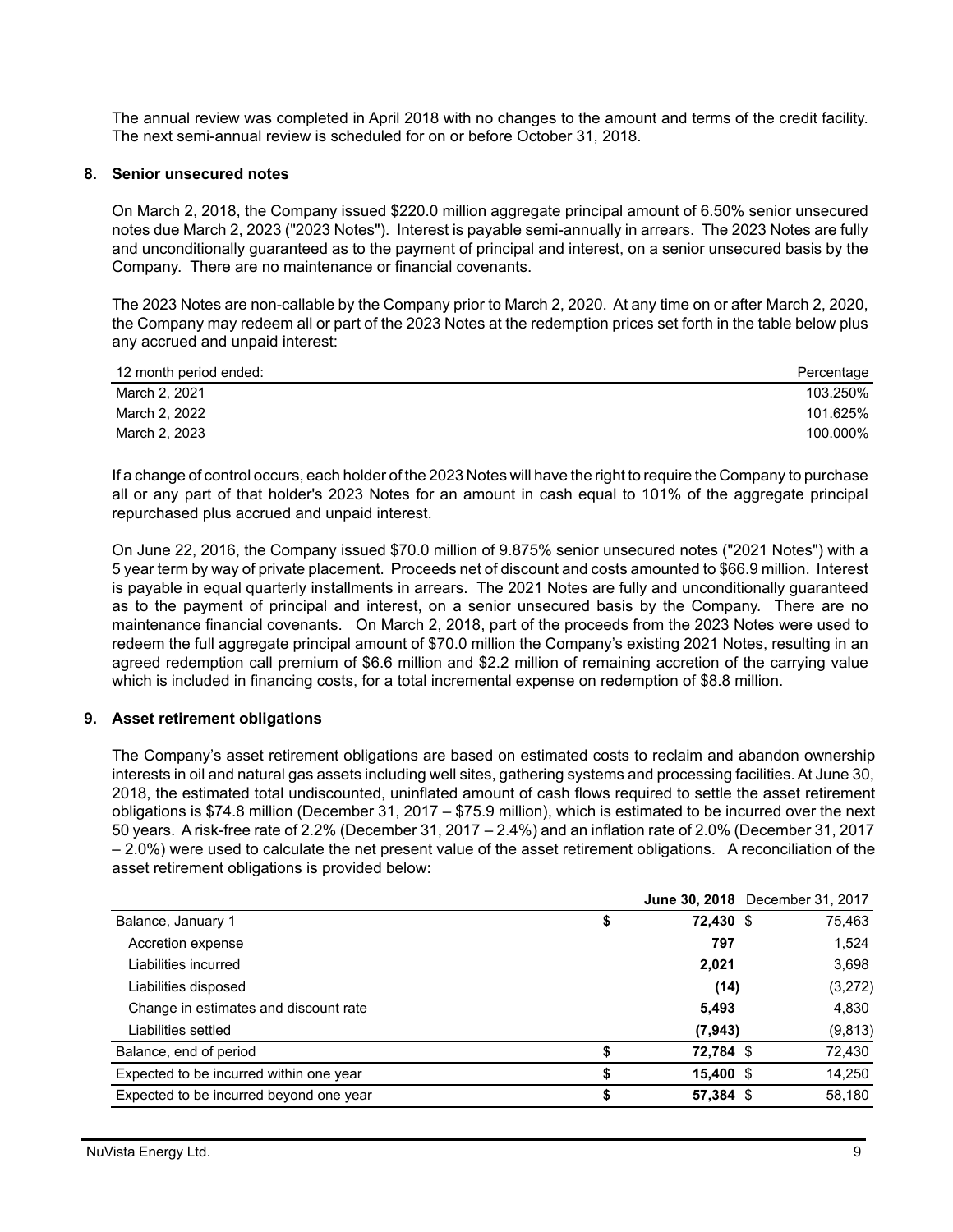## **10. Share capital**

#### Common shares

|                                                                           |                         | June 30, 2018   |             | December 31, 2017 |
|---------------------------------------------------------------------------|-------------------------|-----------------|-------------|-------------------|
|                                                                           | <b>Number</b>           | Amount          | Number      | Amount            |
| Balance, January 1                                                        | 174,003,588 \$1,276,426 |                 | 172,745,647 | 1,265,988<br>S    |
| Issued for cash on exercise of stock options                              | 685,724                 | 4,439           | 1,022,022   | 5,738             |
| Contributed surplus transferred on exercise of stock<br>options           |                         | 1,542           |             | 1,976             |
| Conversion of restricted share awards                                     | 192.086                 | 1.200           | 235.919     | 1,422             |
| Share issue costs, net of deferred tax benefit of \$nil<br>(2017 – \$nil) |                         |                 |             | 1,302             |
| Elimination of deficit                                                    |                         | (462, 392)      |             |                   |
| Balance, end of period                                                    | 174,881,398             | 821.215<br>- 56 | 174,003,588 | 1,276,426<br>S    |

At the Company's annual general meeting on May 8, 2018, shareholders approved a resolution to reduce share capital for accounting purposes, without payment of or a reduction to stated or paid-up capital, by the amount of the deficit on December 31, 2017 of \$462.4 million.

## **11. Earnings per share**

The following table summarizes the weighted average common shares used in calculating net earnings per share:

|                                            | Three months ended June 30 |         | Six months ended June 30 |         |  |  |
|--------------------------------------------|----------------------------|---------|--------------------------|---------|--|--|
| (thousands of shares)                      | 2018                       | 2017    | 2018                     | 2017    |  |  |
| Weighted average common shares outstanding |                            |         |                          |         |  |  |
| Basic                                      | 174.433                    | 173.013 | 174.267                  | 172.887 |  |  |
| <b>Diluted</b>                             | 175.599                    | 173.688 | 175.264                  | 173.563 |  |  |

## **12. Petroleum and natural gas revenue**

NuVista produces natural gas, condensates and NGLs from its assets in the Wapiti Montney area of Alberta. The Company sells its production pursuant to fixed-price or variable-price physical delivery contracts. The transaction price for variable-price contracts is based on benchmark commodity price, adjusted for quality, location or other factors whereby each component of the pricing formula can be either fixed or variable, depending on the contract terms. Under the contracts, NuVista is required to deliver fixed or variable volumes of commodity to the contract counterparty.

Petroleum and natural gas revenue is recognized when NuVista gives up control of the unit of production at the delivery point agreed to under the terms of the contract. The amount of production revenue recognized is based on the agreed transaction price and the volumes delivered. Any variability in the transaction price relates specifically to NuVista's efforts to transfer production and therefore the resulting revenue is allocated to the production delivered in the period to which the variability relates. NuVista does not have any factors considered to be constraining in the recognition of revenue with variable pricing factors.

NuVista enters into contracts with customers with terms ranging from one month to seven years.

Under its contracts with customers, NuVista is required to deliver volumes of natural gas, condensate, and NGLs to agreed upon locations where control over the delivered volumes is transferred to the customer. In instances where the third party marketer takes title of NuVista's product but uses NuVista's pipeline contract to deliver the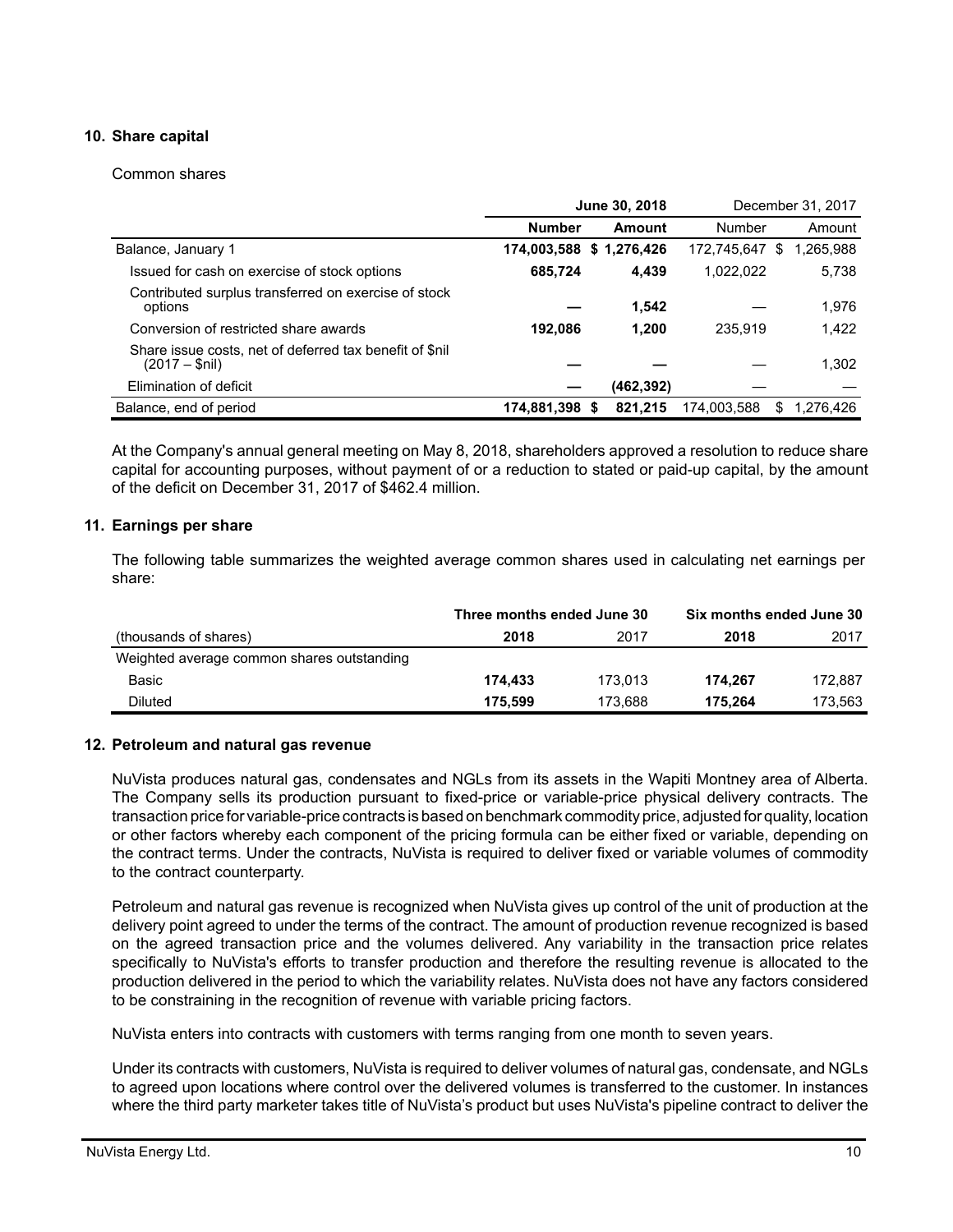product to the end customer, a portion of the natural gas revenue is recognized as natural gas price diversification revenue. Revenue is recognized when control of each unit of product is transferred to the customer with revenue due on the 25th day of the month following delivery.

NuVista's customers are primarily oil and natural gas marketers and partners in joint operations in the oil and natural gas industry. Concentration of credit risk is mitigated by marketing production to several oil and natural gas marketers under customary industry and payment terms. NuVista reviews the credit worthiness and obtains certain financial assurances from customers prior to entering sales contracts. The financial strength of the Company's customers is reviewed on a routine basis.

The following table summarizes petroleum and natural gas revenue by product:

|                                         | Three months ended June 30 |              |  |             |  | Six months ended June 30 |  |         |  |
|-----------------------------------------|----------------------------|--------------|--|-------------|--|--------------------------|--|---------|--|
|                                         |                            | 2018         |  | 2017        |  | 2018                     |  | 2017    |  |
| Natural gas revenue <sup>(1)</sup>      |                            | $39,346$ \$  |  | $30.945$ \$ |  | 81,082 \$                |  | 64.489  |  |
| Condensate revenue                      |                            | 87.729       |  | 45.242      |  | 162.754                  |  | 92,955  |  |
| NGL revenue <sup>(2)</sup>              |                            | 10.056       |  | 3.214       |  | 18.051                   |  | 6.193   |  |
| Total petroleum and natural gas revenue |                            | $137,131$ \$ |  | 79.401 \$   |  | 261,887 \$               |  | 163.637 |  |

(1) Natural gas revenue includes price risk management gains and losses on physical delivery sale contracts. For the three and six months ended June 30, 2018, our physical delivery sales contracts resulted in gains of \$7.3 million gain and \$11.4 million (2017 – \$3.0 million gain and \$5.4 million gain). (2) Includes butane, propane, ethane and an immaterial amount of sulphur revenue.

#### A breakdown of natural gas revenues is as follows:

|                                                    |             |             | Three months ended June 30 Six months ended June 30 |        |  |  |  |
|----------------------------------------------------|-------------|-------------|-----------------------------------------------------|--------|--|--|--|
|                                                    | 2018        | 2017        | 2018                                                | 2017   |  |  |  |
| Natural gas revenue - AECO reference price (1)     | $12,268$ \$ | 23,236 \$   | 34,362 \$                                           | 49.189 |  |  |  |
| Heat/value adjustment <sup>(2)</sup>               | 1.201       | 2,336       | 3.184                                               | 4,630  |  |  |  |
| Transportation revenue (3)                         | 6.963       | 1.541       | 12.068                                              | 3,043  |  |  |  |
| Natural gas market diversification revenue         | 11.659      | 821         | 20.062                                              | 2,270  |  |  |  |
| AECO physical delivery price risk management gains | 7.255       | 3.011       | 11.406                                              | 5,357  |  |  |  |
| Total natural gas revenue                          | 39.346 \$   | $30.945$ \$ | 81.082 \$                                           | 64.489 |  |  |  |

 $(1)$  Quarter average AECO 7A monthly index.

(2) Based on NuVista's historical adjustment of 9-10%.

 $^{(3)}$  Cost of gas transportation from the transfer of custody sales point to the final sales point.

<sup>(4)</sup> Excludes price risk management realized and unrealized gains and losses on financial derivative commodity contracts but includes gains and losses on physical sale contracts.

Included in the accounts receivable at June 30, 2018 is \$41.9 million (June 30, 2017 - \$27.7 million) of accrued petroleum and natural gas revenue related to deliveries for periods prior to the reporting date. There were no significant adjustments for prior period accrued petroleum and natural gas revenue reflected in the Company's current period.

#### **13. Share-based compensation**

#### Stock Options

The Company has established a stock option plan whereby officers, directors and employees may be granted options to purchase common shares. Options granted vest at the rate of 1/3 per year and expire 2.5 years after the vesting date. The maximum number of stock options currently outstanding and available to be issued as at June 30, 2018 is 8.5 million. The following continuity table summarizes the stock option activity: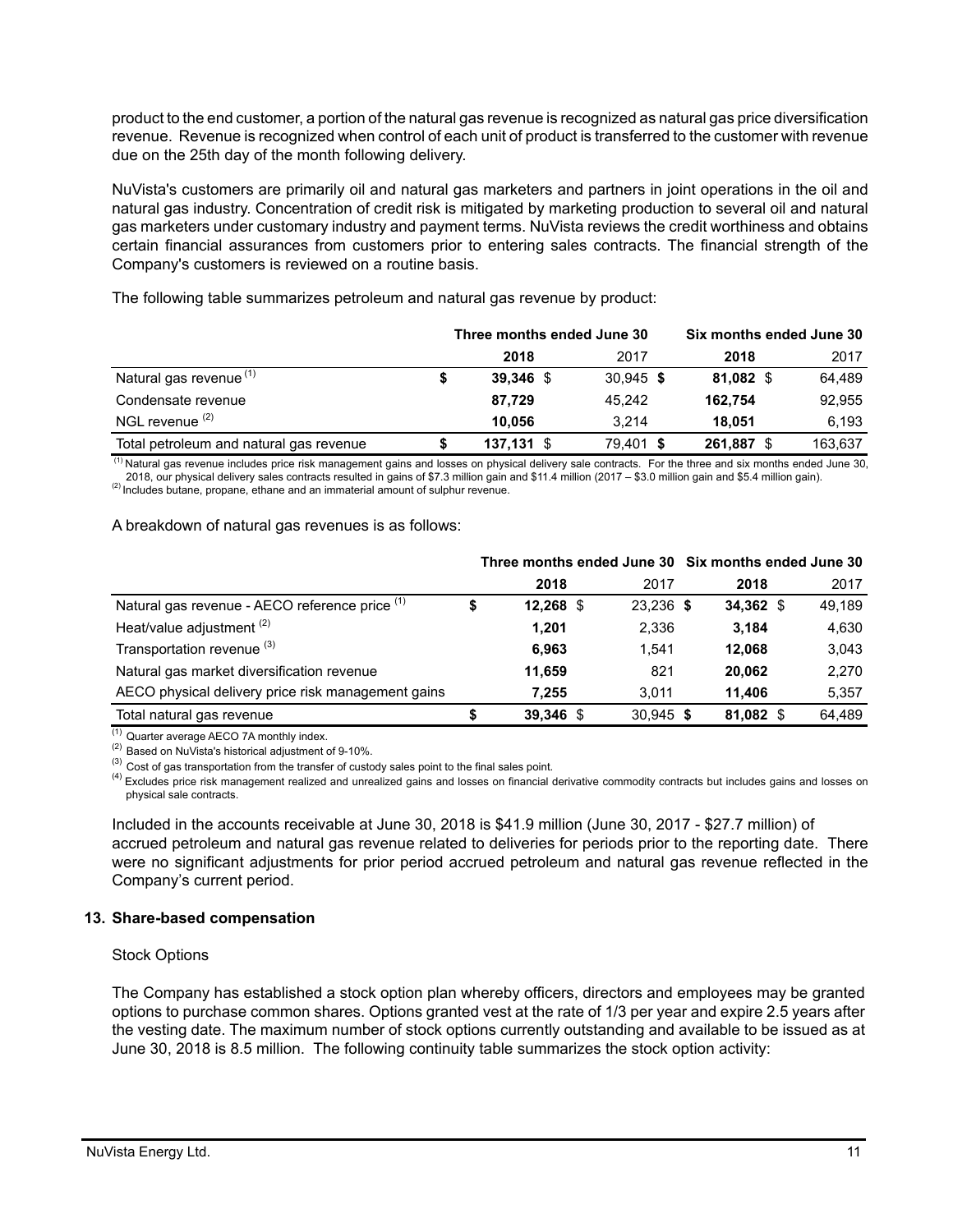|                                                  |              | June 30, 2018                                 |              | December 31, 2017                             |  |
|--------------------------------------------------|--------------|-----------------------------------------------|--------------|-----------------------------------------------|--|
|                                                  | Number of    | Weighted<br>average<br>options exercise price | Number of    | Weighted<br>average<br>options exercise price |  |
| Balance, January 1                               | 6,478,308 \$ | 7.43                                          | 6,368,178 \$ | 7.09                                          |  |
| Granted                                          | 678,563      | 9.25                                          | 1,773,080    | 7.92                                          |  |
| Exercised                                        | (685, 724)   | 6.47                                          | (1,022,022)  | 5.61                                          |  |
| Forfeited                                        | (35, 919)    | 7.61                                          | (303,371)    | 7.55                                          |  |
| Expired                                          | (241,044)    | 9.52                                          | (337,557)    | 8.96                                          |  |
| Balance, end of period                           | 6,194,184 \$ | 7.65                                          | 6,478,308 \$ | 7.43                                          |  |
| Weighted average share price on date of exercise | 685,724 \$   | 8.93                                          | 1,022,022 \$ | 7.51                                          |  |

The following table summarizes stock options outstanding and exercisable under the plan at June 30, 2018:

|                         |                                     | Options outstanding                                  |                                       | Options exercisable                 |  |                                       |  |
|-------------------------|-------------------------------------|------------------------------------------------------|---------------------------------------|-------------------------------------|--|---------------------------------------|--|
| Range of exercise price | Number of<br>options<br>outstanding | Weighted<br>average<br>remaining<br>contractual life | Weighted<br>average<br>exercise price | Number of<br>options<br>exercisable |  | Weighted<br>average<br>exercise price |  |
| \$4,24 to \$4,99        | 489.060                             | $2.2 \text{ }$ \$                                    | 4.25                                  | 271.242 \$                          |  | 4.25                                  |  |
| \$5,00 to \$9.99        | 5,378,719                           | 2.9                                                  | 7.77                                  | 2,327,987                           |  | 7.62                                  |  |
| \$10.00 to \$11.45      | 326,405                             | 0.9                                                  | 10.78                                 | 326.405                             |  | 10.78                                 |  |
| \$4.24 to \$11.45       | 6,194,184                           | 2.7 <sup>5</sup>                                     | 7.65                                  | 2,925,634 \$                        |  | 7.66                                  |  |

The Company uses the fair value based method for the determination of the share-based compensation costs. The fair value of each option granted during the year was estimated on the date of grant using the Black-Scholes option pricing model.

The weighted average fair value and weighted average assumptions used to fair value the options are as follows:

|                                          | June 30, 2018 | December 31, 2017 |
|------------------------------------------|---------------|-------------------|
| Risk-free interest rate (%)              | 2.21          | 1.24              |
| Expected volatility (%)                  | 51            | 52                |
| Expected life (years)                    | 4.5           | 4.5               |
| Forfeiture rate (%)                      | 11            | 12 <sup>2</sup>   |
| Fair value at grant date (\$ per option) | 4.32          | 3.41              |

## Share Award Incentive Plan

The Company has a Share Award Incentive Plan ("the Plan") for employees and officers consisting of Restricted Share Awards ("RSA") and Performance Share Awards ("PSA"). The maximum number of common shares reserved for issuance under the Plan is 3,750,000 of which 2,811,895 remain to be issued.

## *Restricted Share Awards*

The Company has a RSA plan for employees and officers which entitle the employee to receive one common share for each RSA granted upon vesting. RSA grants vest within three years from the date of grant.

The fair value of RSAs is determined based on the weighted average trading price of the five days preceding the grant date. This fair value is recognized as share-based compensation expense over the vesting period with a corresponding increase to contributed surplus. The amount of the compensation expense is reduced by an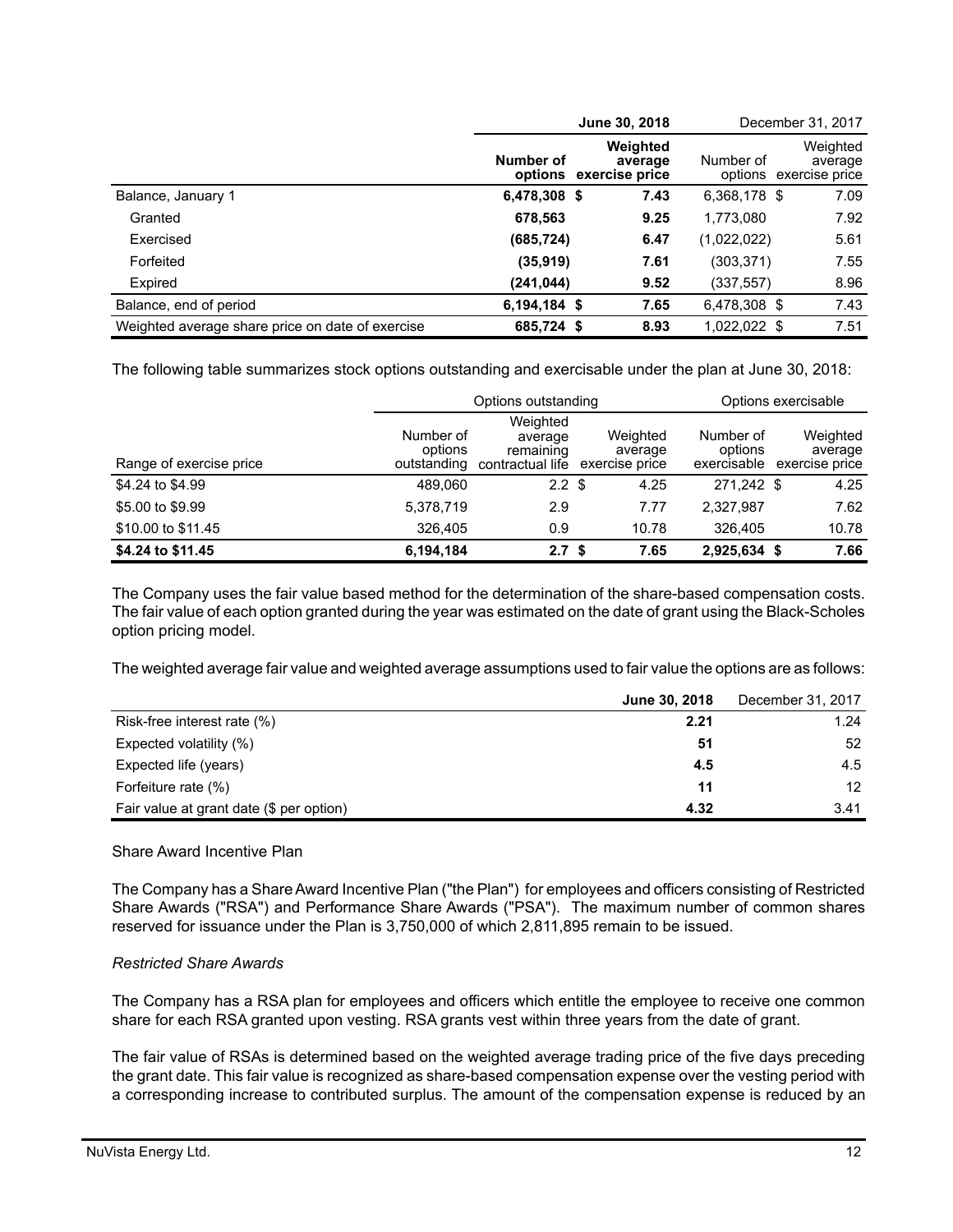estimated forfeiture rate determined at the date of the grant and updated each period. Upon vesting of the RSAs and settlement in common shares, the previously recognized value in contributed surplus will be recorded as an increase to share capital.

The following table summarizes the change in the number of RSAs:

|                        | <b>June 30, 2018</b> December 31, 2017 |            |
|------------------------|----------------------------------------|------------|
| Balance, January 1     | 645.992                                | 594,026    |
| Settled                | (192,086)                              | (235, 919) |
| Granted                | 141.953                                | 322,750    |
| Forfeited              | (13.038)                               | (34, 865)  |
| Balance, end of period | 582.821                                | 645,992    |

#### *Performance Share Awards*

The Company has a PSA plan for employees and officers. Each PSA entitles the holder to be issued the number of common shares designated in the performance award, multiplied by a payout multiplier ranging from 0 to 2.0x. The payout multiplier for performance-based awards will be determined by our Board based on an assessment of the Company's achievement of predefined corporate performance measures in respect of the applicable period. PSA grants vest three years from the date of grant.

The fair value of PSAs is determined based on the weighted average trading price of the five days preceding the grant date. This fair value is recognized as share-based compensation expense over the vesting period with a corresponding increase to contributed surplus. The amount of the compensation expense is reduced by an estimated forfeiture rate determined at the date of the grant and updated each period. Upon vesting of the PSAs and settlement in common shares, the previously recognized value in contributed surplus will be recorded as an increase to share capital.

The following table summarizes the change in the number of PSAs:

|                        |         | <b>June 30, 2018</b> December 31, 2017 |
|------------------------|---------|----------------------------------------|
| Balance, January 1     |         |                                        |
| Granted                | 148.570 |                                        |
| Forfeited              | (1,022) |                                        |
| Balance, end of period | 147.548 |                                        |

#### Director Deferred Share Units

The Company has a Director Deferred Share Unit ("DSU") incentive plan. Each DSU entitles participants to receive cash equal to the trading price of the equivalent number of shares of the Company. All DSUs granted vest and become payable upon retirement of the director.

The compensation expense was calculated using the fair value method based on the trading price of the Company's shares at the end of each reporting period. The following table summarizes the change in the number of DSUs:

|                        |         | <b>June 30, 2018</b> December 31, 2017 |
|------------------------|---------|----------------------------------------|
| Balance, January 1     | 217.847 | 102.195                                |
| Granted                | 38.193  | 115.652                                |
| Balance, end of period | 256.040 | 217.847                                |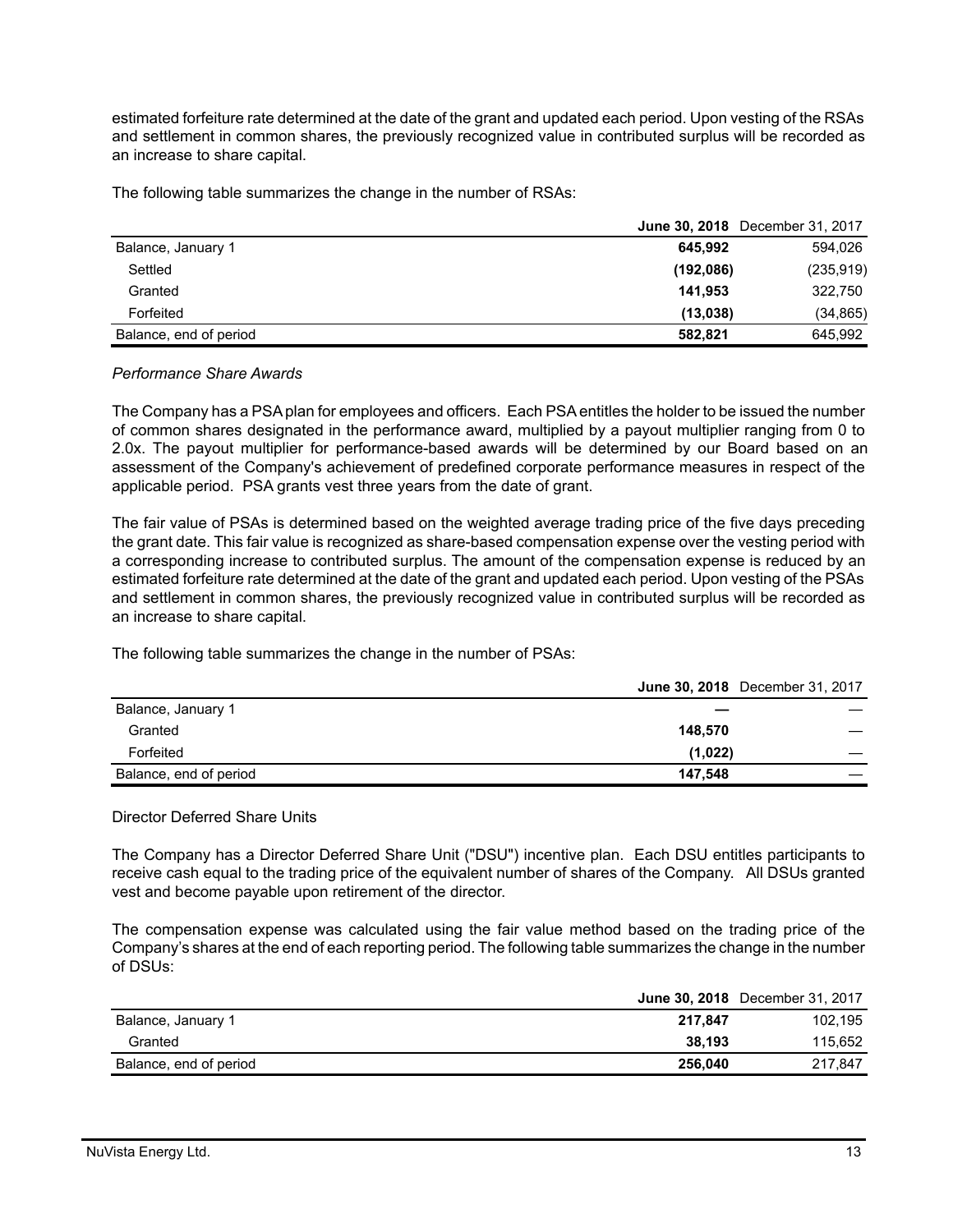The following table summarizes the change in compensation liability relating to DSUs:

|                                            |            | <b>June 30, 2018</b> December 31, 2017 |
|--------------------------------------------|------------|----------------------------------------|
| Balance, January 1                         | $1.747$ \$ | 709                                    |
| Change in accrued compensation liabilities | 588        | 1.038                                  |
| Balance, end of period                     | 2,335 \$   | 1.747                                  |

Compensation liability resulting from DSUs granted in the six months ended June 30, 2018, increased due to an increase in the number of DSUs granted and an increase in the closing share price used to value the liability at the end of the period, from \$8.02 at December 31, 2017 to \$9.12 at June 30, 2018.

The following table summarizes share-based compensation relating to stock options, DSUs, RSAs and PSAs:

|                                         |                           |            |               |            |       |                                                                           |            | Six months ended June 30 |            |       |
|-----------------------------------------|---------------------------|------------|---------------|------------|-------|---------------------------------------------------------------------------|------------|--------------------------|------------|-------|
|                                         |                           |            |               |            | 2018  |                                                                           |            |                          |            | 2017  |
|                                         | <b>Stock</b><br>option    | <b>DSU</b> | <b>RSA</b>    | <b>PSA</b> | Total | Stock<br>option                                                           | <b>DSU</b> | <b>RSA</b>               | <b>PSA</b> | Total |
| Share-based compensation                | $$1,959$ \$ 588 \$ 951 \$ |            |               |            |       | 45 \$3,543 \$1,674 \$ 241 \$ 749 \$ - \$2,664                             |            |                          |            |       |
| Capitalized share-based<br>compensation | 538 \$                    |            | $-$ \$ 269 \$ |            |       | <b>13 \$ 820 \$ 410 \$ <math>-</math> \$ 198 \$ <math>-</math> \$ 608</b> |            |                          |            |       |

During both the six months ended June 30, 2018 and June 30, 2017, there were no cash settled DSUs.

#### **14. Risk management activities**

(a) Financial instruments

The Company's financial instruments recognized on the statement of financial position consists of cash and cash equivalents, accounts receivable and prepaid expenses, financial derivative contracts, accounts payable and accrued liabilities, accrued environmental remediation liabilities, compensation liabilities, longterm debt and senior unsecured notes. The carrying value of the long-term debt approximates its fair value as it bears interest at market rates. Except for the financial derivative contracts and compensation liabilities, which are recorded at fair value, carrying values reflect the current fair value of the Company's financial instruments due to their short-term maturities. The estimated fair values of recognized financial instruments have been determined based on quoted market prices when available, or third-party models and valuation methodologies that use observable market data.

The Company classifies fair value measurements according to the following hierarchy based on the amount of observable inputs used to value the instrument.

- Level 1 Quoted prices are available in active markets for identical assets or liabilities as of the reporting date. Active markets are those in which transactions occur in sufficient frequency and volume to provide pricing information on an ongoing basis.
- Level 2 Pricing inputs are other than quoted prices in active markets included in Level 1. Prices in Level 2 are either directly or indirectly observable as of the reporting date. Level 2 valuations are based on inputs, including quoted forward prices for commodities, time value and volatility factors, which can be substantially observed or corroborated in the marketplace.
- Level 3 Valuations in this level are those with inputs for the asset or liability that are not based on observable market data.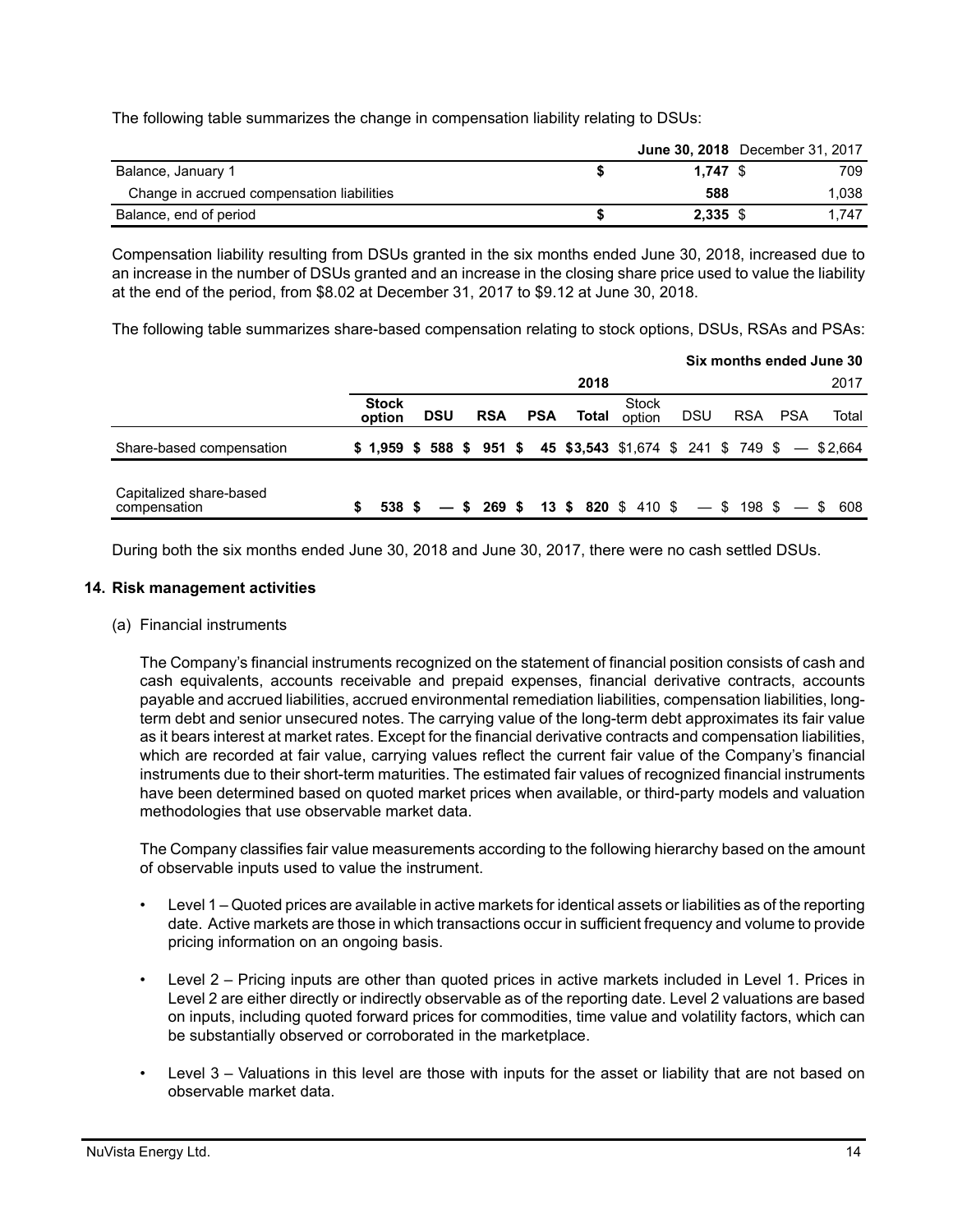The Company's cash and cash equivalents are classified as Level 1 and financial derivative contracts as Level 2. The Company uses third party models and valuation methodologies to determine the fair value of financial derivative contracts. Assessment of the significance of a particular input to the fair value measurement requires judgment and may affect the placement within the fair value hierarchy level.

## (b) Financial assets and financial liabilities subject to offsetting

The following is a summary of the Company's financial assets and financial liabilities that are subject to offsetting:

|                                |                              |                                   | June 30, 2018                     |                              |                                   | December 31, 2017                 |
|--------------------------------|------------------------------|-----------------------------------|-----------------------------------|------------------------------|-----------------------------------|-----------------------------------|
|                                | Gross<br>financial<br>assets | Gross<br>financial<br>liabilities | <b>Net</b><br>financial<br>assets | Gross<br>financial<br>assets | Gross<br>financial<br>liabilities | <b>Net</b><br>financial<br>assets |
| Current assets (liabilities)   | 879 \$                       | (34,292) \$                       | $(33, 413)$ \$                    | 7,611 \$                     | $(12, 144)$ \$                    | (4, 533)                          |
| Long-term assets (liabilities) | 49.784                       | (3.598)                           | 46.186                            | 29.732                       | (1.345)                           | 28,387                            |
| Net position                   | $50.663$ \$                  | (37,890) \$                       | 12,773                            | 37,343 \$                    | $(13, 489)$ \$                    | 23,854                            |

#### (c) Risk management contracts

The following is a reconciliation of movement in the fair value of financial derivative contracts:

|                                                     | June 30, 2018  | December 31, 2017 |
|-----------------------------------------------------|----------------|-------------------|
| Fair value of contracts, beginning of year          | 23,854 \$      | (7, 770)          |
| Change in the fair value of contracts in the period | (25, 282)      | 36,688            |
| Fair value of contracts realized in the period      | 14.201         | (5,064)           |
| Fair value of contracts, end of period              | $12,773$ \$    | 23,854            |
| Financial derivative assets - current               | $(33, 413)$ \$ | (4, 533)          |
| Financial derivative assets - long term             | 46,186 \$      | 28.387            |

The following is a summary of the financial derivatives as at June 30, 2018:

|                | WTI fixed price swap |           | WTI fixed price swap |          | <b>Currency derivatives</b> |                |  |  |
|----------------|----------------------|-----------|----------------------|----------|-----------------------------|----------------|--|--|
| Term $(1)$     | Bbls/d               | Cdn\$/Bbl | Bbls/d               | US\$/Bbl | US\$/Mo                     | <b>CAD/USD</b> |  |  |
| 2018 remainder | 7.200                | 71.25     | 1.000                | 50.24    | 2.000.000                   | 1.3036         |  |  |
| 2019           | 3.343                | 74.16     |                      |          |                             |                |  |  |

 $(1)$  Table presented as weighted average volumes and prices.

|               |        | C\$ WTI 3 Way Collar |           |           |  |  |
|---------------|--------|----------------------|-----------|-----------|--|--|
| Term $(1)$    | Bbls/d | Cdn\$/Bbl            | Cdn\$/Bbl | Cdn\$/Bbl |  |  |
| 2019          | 500    | 65.80                | 78.80     | 91.42     |  |  |
| $\mathcal{L}$ |        |                      |           |           |  |  |

 $(1)$  Table presented as weighted average volumes and prices.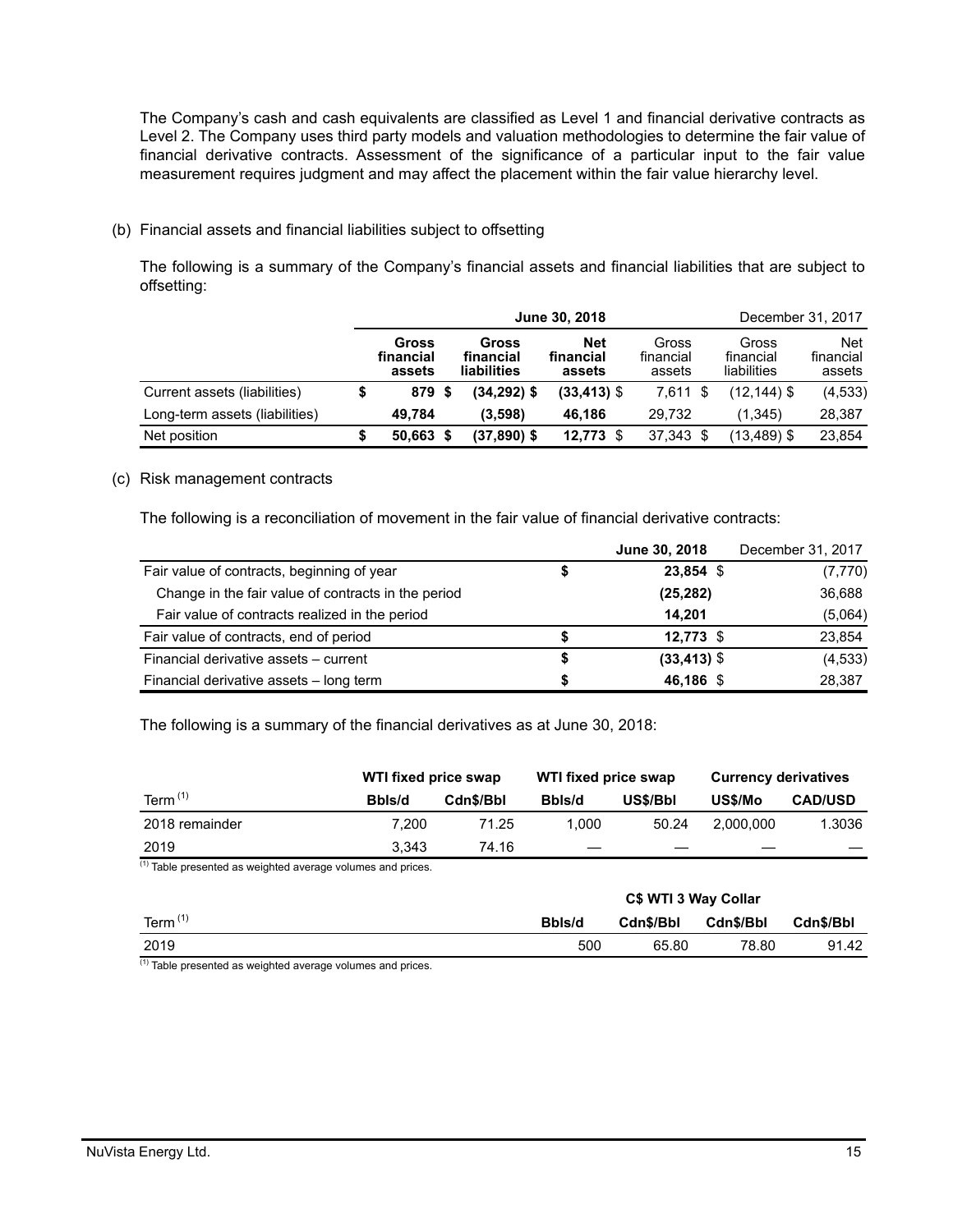|                | <b>AECO-NYMEX</b><br>basis swap |                              | <b>Chicago-NYMEX</b><br>basis swap |                              | <b>Malin-NYMEX</b><br>basis swap |                              | <b>AECO-Malin</b><br>basis swap |                              | Dawn-Nymex<br>basis swap |                              |
|----------------|---------------------------------|------------------------------|------------------------------------|------------------------------|----------------------------------|------------------------------|---------------------------------|------------------------------|--------------------------|------------------------------|
| Term $(1)$     | <b>MMbtu/d</b>                  | <b>US\$/</b><br><b>MMbtu</b> | MMbtu/d                            | <b>US\$/</b><br><b>MMbtu</b> | <b>MMbtu/d</b>                   | <b>US\$/</b><br><b>MMbtu</b> | <b>MMbtu/d</b>                  | <b>US\$/</b><br><b>MMbtu</b> | MMbtu/d                  | <b>US\$/</b><br><b>MMbtu</b> |
| 2018 remainder | 16,630                          | (0.66)                       | 10,000                             | (0.22)                       | 13,315                           | (0.40)                       | 3,315                           | 0.68                         | 10,027                   | (0.22)                       |
| 2019           | 23,664                          | (0.86)                       | 10,836                             | (0.25)                       | 18,329                           | (0.40)                       | 10,000                          | 0.68                         | 3,342                    | (0.26)                       |
| 2020           | 47,500                          | (0.96)                       | 15,000                             | (0.25)                       | 11,667                           | (0.51)                       | 8,333                           | 0.68                         | 20,000                   | (0.26)                       |
| 2021           | 95.000                          | (0.98)                       | 15,000                             | (0.24)                       | 20,000                           | (0.66)                       |                                 |                              | 20,000                   | (0.26)                       |
| 2022           | 95.000                          | (0.97)                       | 12,493                             | (0.24)                       | 16,658                           | (0.66)                       |                                 |                              | 16,658                   | (0.26)                       |
| 2023           | 100,000                         | (1.01)                       |                                    |                              |                                  |                              |                                 |                              |                          |                              |
| 2024           | 100,000                         | (1.00)                       |                                    |                              |                                  |                              |                                 |                              |                          |                              |

 $(1)$  Table presented as weighted average volumes and prices.

|                | NYMEX fixed price swap |            | Dawn fixed price swap |            |  |
|----------------|------------------------|------------|-----------------------|------------|--|
| Term $(1)$     | <b>MMbtu/d</b>         | US\$/MMbtu |                       | US\$/MMbtu |  |
| 2018 remainder | 49.973                 | 2.96       | 6.630                 | 2.50       |  |
| 2019           | 33.315                 | 2.80       | 16.658                | 2.50       |  |

 $(1)$  Table presented as weighted average volumes and prices.

Subsequent to June 30, 2018 the following is a summary of financial derivatives that have been entered into:

|            |        | <b>C\$ WTI</b>   | C\$ WTI 3 Way Collar |       |                            |           |
|------------|--------|------------------|----------------------|-------|----------------------------|-----------|
| Term $(1)$ | Bbls/d | <b>Cdn\$/Bbl</b> |                      |       | Bbls/d Cdn\$/Bbl Cdn\$/Bbl | Cdn\$/Bbl |
| 2019       | 200    | 82.25            | 400                  | 70.00 | 83.00                      | 88.89     |
| (4)        |        |                  |                      |       |                            |           |

 $(1)$  Table presented as weighted average volumes and prices.

#### (d) Physical delivery sales contracts

The following is a summary of the physical delivery sales contracts as at June 30, 2018:

|                | AECO fixed price swap |          | Dawn fixed price swap |          |  |
|----------------|-----------------------|----------|-----------------------|----------|--|
| Term $(1)$     | GJ/d                  | Cdn\$/GJ | GJ/d                  | Cdn\$/GJ |  |
| 2018 remainder | 38.383                | 2.72     | 6.685                 | 3.07     |  |

 $(1)$  Table presented as weighted average volumes and prices.